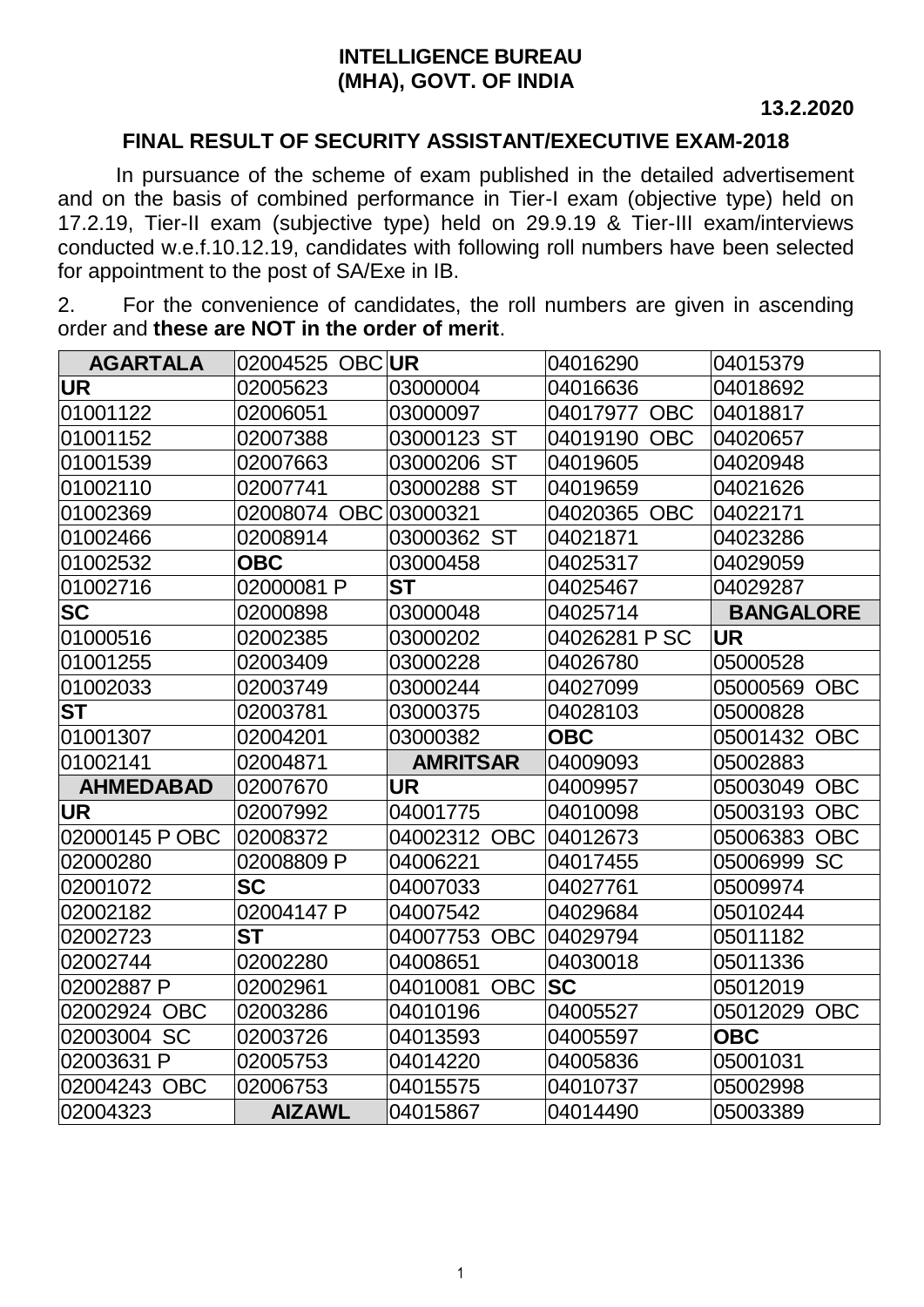| 05004535              | 07026754          | <b>OBC</b><br>09005160 | 10003638                       | 11252084 OBC           |
|-----------------------|-------------------|------------------------|--------------------------------|------------------------|
| 05006252              | <b>SC</b>         | 09005714<br><b>OBC</b> | 10005981                       | 11253795               |
| 05007405              | 07023818          | <b>OBC</b><br>09007808 | <b>ST</b>                      | 11256833               |
| 05011178              | 07027535          | 09008101               | 10008369                       | 11256866               |
| <b>SC</b>             | 07029810          | 09008971               | <b>DELHI/IB HQRS.</b> 11258679 |                        |
| 05001727              | <b>ST</b>         | 09009510<br><b>OBC</b> | <b>UR</b>                      | 11260549               |
| 05003041              | 07013559          | 09010517               | 11025824 OBC                   | 11261498               |
| 05005403              | 07018913          | 09012783               | OBC  11026453                  | 11261537 OBC           |
| 05009420              | 07020708          | 09013967               | OBC   11033772                 | 11261878               |
| 05010084              | 07023756          | 09015043<br><b>OBC</b> | 11035564 OBC                   | 11262349               |
| <b>ST</b>             | <b>CHANDIGARH</b> | 09016769               | 11035603                       | 11263788               |
| 05000710              | UR                | 09018520<br><b>OBC</b> | 11035763                       | 11263866               |
| 05001437              | 08004799          | 09019769<br><b>OBC</b> | 11043891                       | 11264169               |
| 05005569              | 08008283          | <b>OBC</b>             | 11079746 OBC                   | 11265781               |
| <b>BHOPAL</b>         | 08014509          | 09000430               | 11084222                       | 11272202               |
| <b>UR</b>             | 08018274          | 09000939               | 11094210                       | 11273336               |
| 06001962              | 08025254          | 09004953               | 11095116                       | 11275595 OBC           |
| 06002665              | 08026608          | 09007645               | 11100140                       | 11275829 OBC           |
| 06006061              | 08026674          | 09009138               | 11103553                       | 11276324               |
| 06008610              | 08032034          | 09010632               | 11104351                       | 11276404 OBC           |
| 06022341              | 08035626          | 09012982               | 11112964 OBC                   | 11280091               |
| 06025644              | 08043787          | 09015854               | 11117769                       | 11282248               |
| 06032915              | <b>OBC</b>        | 09016456               | 11120268                       | 11284596               |
| 06034907              | 08004131          | 09019341               | 11120815                       | 11285633 OBC           |
| 06045287              | 08013164          | 09019630               | 11129603                       | 11285776               |
| <b>OBC</b>            | 08017315          | 09020085               | 11133192                       | 11289208               |
| 06002680              | 08036547          | <b>SC</b>              | 11137169                       | 11289602               |
| 06010575              | 08037319          | 09000403               | 11147911                       | 11289805               |
| 06013964              | 08037560          | 09005715               | 11148233                       | 11289874               |
| <b>SC</b>             | 08039461          | 09007769               | 11154613 OBC                   | 11291332 OBC           |
| 06019079              | <b>SC</b>         | 09009576               | 11173776                       | 11292882               |
| 06020587              | 08025364          | 09009749               | 11186510                       | 11293373               |
| 06035445              | 08025506          | 09013258               | 11186776 OBC                   | 11293697               |
| <b>ST</b>             | 08033340          | 09019174               | 11190872                       | 11294414 OBC           |
| 06010647              | 08040113          | <b>ST</b>              | 11196320                       | 11298792               |
| 06027097              | <b>CHENNAI</b>    | 09020056               | 11206354                       | 11300598               |
| <b>BHUBANESWAR UR</b> |                   | <b>DEHRADUN</b>        | 11208749                       | 11300928 OBC           |
| <b>UR</b>             | 09000011 OBC      | <b>UR</b>              | 11220902                       | 11302447               |
| 07000723 P            | 09000416          | 10003449               | 11224110                       | 11312515 OBC           |
| 07007535              | 09000469 OBC      | 10005679               | 11226059                       | 11312815               |
| 07012527              | 09001379          | 10008370               | 11226296                       | 11317979<br><b>OBC</b> |
| 07016851              | 09001989 OBC      | 10010676               | 11232964                       | 11320846               |
| 07018795              | 09002383 OBC      | 10014198               | 11236776                       | 11320879 OBC           |
| 07023095              | 09003498 OBC      | <b>SC</b>              | 11241729                       | 11322921               |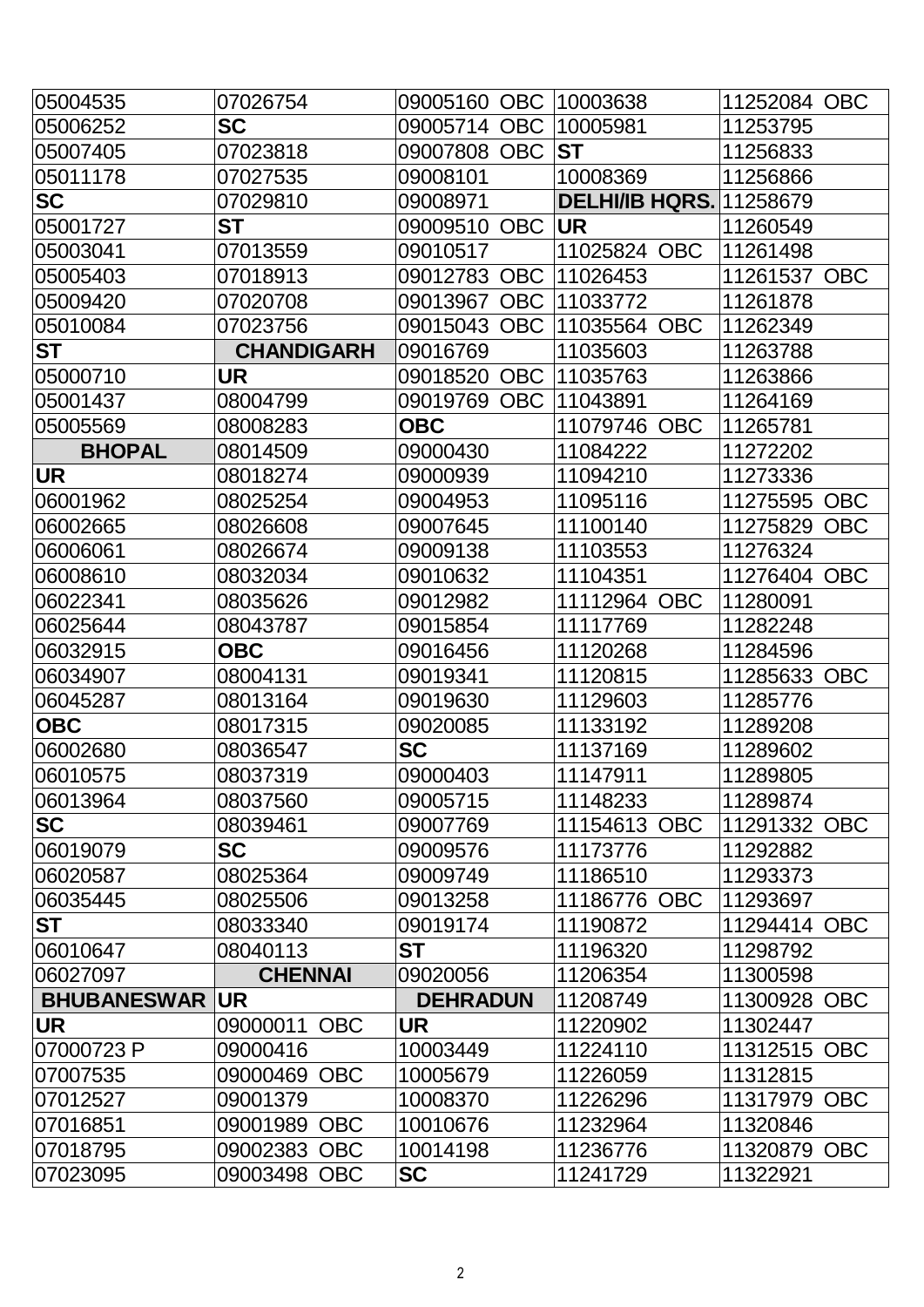| 11327050     | 11124625 | <b>SC</b> | 11214562              | 14004632 OBC           |
|--------------|----------|-----------|-----------------------|------------------------|
| 11327382 OBC | 11129792 | 11049329  | 11218689              | 14004704               |
| 11327898     | 11133570 | 11068287  | 11245347              | 14005202               |
| 11329823     | 11136545 | 11068946  | 11254827              | 14005974 P OBC         |
| 11339379     | 11136673 | 11092792  | 11263557              | 14010502               |
| 11341539     | 11142352 | 11101200  | 11270252              | 14013762 OBC           |
| 11341669     | 11147637 | 11103572  | 11279734              | 14015472               |
| 11342596     | 11200141 | 11134782  | 11288335              | 14018955 OBC           |
| 11348702 OBC | 11224513 | 11150230  | 11290394              | 14021328 OBC           |
| 11351894     | 11235138 | 11156308  | 11308973              | 14025713 P             |
| 11352073     | 11236084 | 11187125  | 11310036              | 14025837               |
| 11355750     | 11236932 | 11201019  | 11354842              | <b>OBC</b><br>14028235 |
| 11362704     | 11242414 | 11223222  | 11364963              | 14030731               |
| 11364666     | 11247143 | 11224084  | 11390536              | <b>OBC</b><br>14031251 |
| 11365062     | 11255896 | 11235376  | 11407116              | 14032993               |
| 11366244     | 11261864 | 11254069  | 11412847              | 14033222 OBC           |
| 11367798     | 11270667 | 11255833  | 11413331              | 14037776 P             |
| 11368854 OBC | 11275493 | 11274026  | <b>DIBRUGARH</b>      | <b>OBC</b>             |
| 11369145     | 11281472 | 11283109  | <b>UR</b>             | 14006407               |
| 11372731 OBC | 11291397 | 11292804  | 12000894 ST           | 14010303               |
| 11389868     | 11293881 | 11299216  | <b>ST</b><br>12000955 | 14012995               |
| 11391927     | 11298735 | 11302734  | 12001010 ST           | 14015421               |
| 11392656     | 11312517 | 11303490  | 12001055 ST           | 14021601               |
| 11399226     | 11320595 | 11306033  | 12001148              | 14030748               |
| 11399259     | 11327713 | 11307838  | ST                    | 14030822               |
| 11399330     | 11328198 | 11308609  | 12000084              | 14033323               |
| 11402050     | 11337053 | 11309903  | 12000132              | 14033790               |
| 11402372     | 11339507 | 11316053  | <b>GANGTOK</b>        | <b>SC</b>              |
| 11406399 SC  | 11340238 | 11326194  | UR                    | 14015831               |
| 11407383     | 11340293 | 11339351  | 13000037              | 14026153               |
| 11412017 OBC | 11343486 | 11352345  | 13000147 OBC          | 14033596               |
| 11413490     | 11351340 | 11358482  | 13000186              | 14037803               |
| <b>OBC</b>   | 11351707 | 11361738  | 13000230              | <b>ST</b>              |
| 11026965     | 11371131 | 11363929  | 13000297              | 14010503               |
| 11032263     | 11378238 | 11366042  | 13000362 OBC          | <b>IMPHAL</b>          |
| 11043554     | 11386279 | 11370135  | <b>OBC</b>            | UR                     |
| 11048086     | 11387803 | 11391080  | 13000002              | 15000548               |
| 11055514     | 11393578 | 11394305  | <b>HYDERABAD</b>      | 15001193               |
| 11081592     | 11394798 | 11401057  | UR                    | 15001270               |
| 11095225     | 11399219 | 11405354  | 14000368              | 15001522               |
| 11097386     | 11406744 | 11407479  | 14000571              | 15001584               |
| 11098706     | 11407268 | 11413018  | 14001001 OBC          | 15002481               |
| 11105958     | 11412971 | ST        | 14001892              | 15003387               |
| 11107772     | 11420520 | 11047087  | 14002514              | <b>ST</b>              |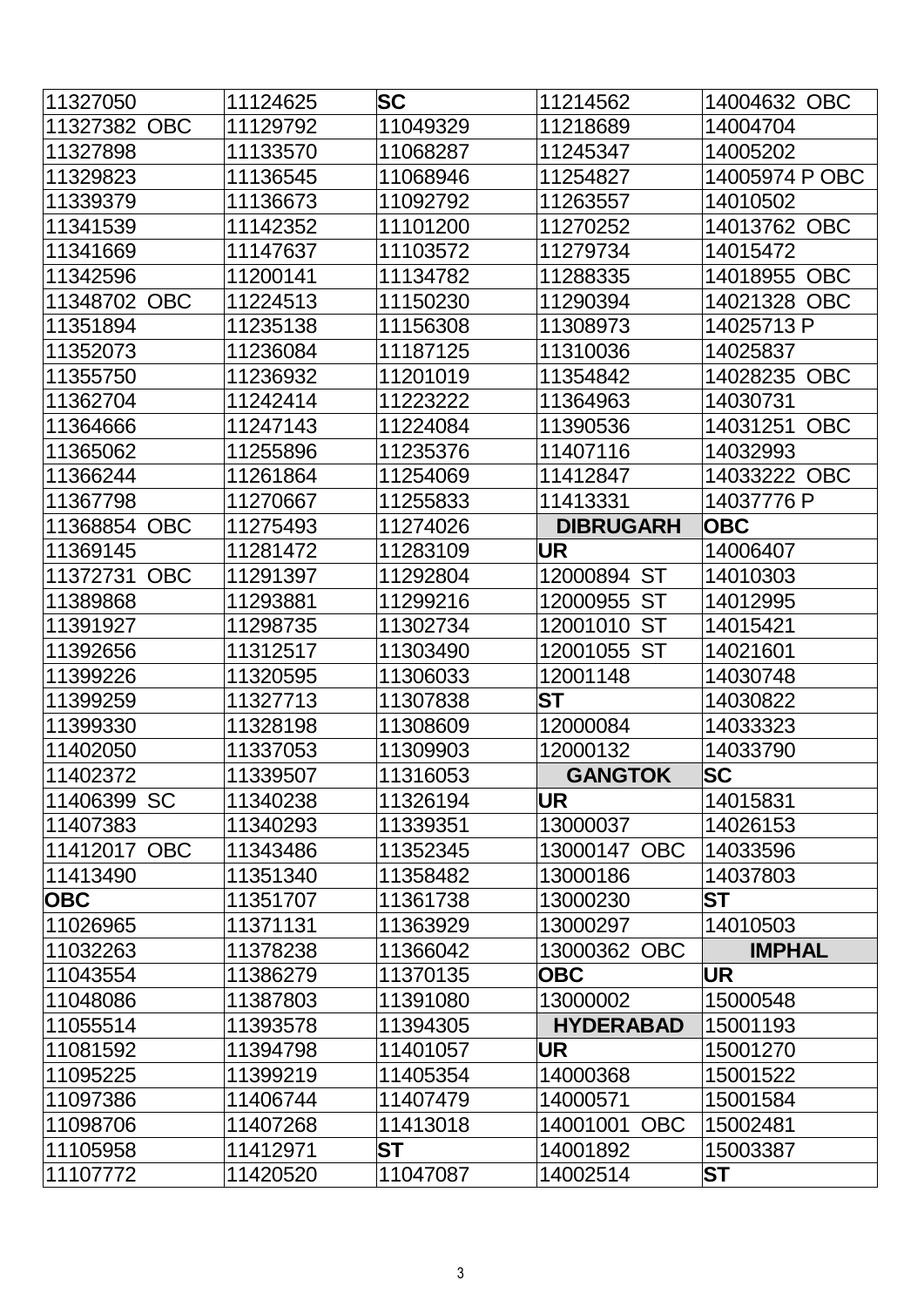| 15000801        | 17068075       | 19016054               | 19000788 P            | <b>SC</b>              |
|-----------------|----------------|------------------------|-----------------------|------------------------|
| 15001809        | 17076065       | 19016655               | 19001876              | 22000004               |
| 15002585        | 17087778 ST    | 19017104               | 19015441              | 22001399               |
| 15002602        | 17089838       | <b>OBC</b><br>19017339 | 19025285              | 22009840               |
| 15002637        | 17092440 P ST  | 19019606               | 19027654              | 22010667               |
| 15003346        | 17096165 ST    | 19021899               | 19036446              | 22011408               |
| <b>ITANAGAR</b> | 17096951       | 19023446               | 19040922              | 22012370               |
| <b>UR</b>       | 17097683 SC    | 19025764               | 19041878              | <b>MUMBAI</b>          |
| 16000150        | <b>OBC</b>     | 19028007               | 19045278              | <b>UR</b>              |
| 16000161        | 17005589 P     | 19029723               | 19047696              | 23003425               |
| 16000188        | 17025587       | 19030681               | 19049052              | 23003510<br><b>OBC</b> |
| 16000189        | 17030848       | 19031507               | 19051696              | <b>SC</b><br>23003985  |
| 16000250        | 17044347       | 19031941               | 19052769              | 23005668<br><b>OBC</b> |
| 16000365        | 17046916 P     | 19034357 OBC           | 19056638              | 23007998<br><b>OBC</b> |
| 16000466        | 17049258       | 19037674               | 19064690              | 23010382               |
| 16000513        | 17090608       | 19043380               | 19070390              | 23010709               |
| 16000519        | <b>SC</b>      | 19043715               | 19070475              | 23011676 OBC           |
| 16000529        | 17008799 P     | 19043978               | 19070721              | 23011975               |
| 16000551        | 17008958       | 19044192               | <b>LUCKNOW</b>        | <b>OBC</b><br>23012330 |
| 16000561        | 17024669       | 19045819               | <b>UR</b>             | 23021675               |
| 16000698        | 17034669       | 19046163               | 21014710              | 23024659               |
| 16000806        | 17036509       | <b>OBC</b><br>19046771 | <b>SC</b><br>21017973 | 23029021               |
| 16000901        | 17042823 P     | 19051636               | 21018679              | 23029906               |
| 16000903        | 17066091       | 19051876               | 21026361              | 23032289 P OBC         |
| <b>SC</b>       | 17077445       | 19052273               | 21029384              | 23034744               |
| 16000783        | 17080881       | 19053743               | 21042467              | 23036604               |
| <b>JAIPUR</b>   | 17090996       | 19056362               | 21044195              | 23037721               |
| <b>UR</b>       | ST             | 19056845               | 21048619              | 23039933               |
| 17000437 P SC   | 17002136       | 19057802               | 21055427              | 23040685               |
| 17002446        | 17016098       | 19059418               | 21063900              | 23041177 OBC           |
| 17010538 OBC    | 17017333       | 19060968               | <b>SC</b>             | 23042662               |
| 17018805 ST     | 17026375       | 19061422               | 21013040 P            | 23043543               |
| 17037537        | 17036476       | 19068711               | 21016094              | 23045455               |
| 17041018 SC     | 17043442 P     | 19072693 P             | 21031170              | 23045485               |
| 17043055 SC     | 17101583 P     | <b>OBC</b>             | 21037150              | 23046478 P SC          |
| 17047205        | <b>KOLKATA</b> | 19008032               | 21049334              | 23047347               |
| 17049144        | UR             | 19022564               | <b>MEERUT</b>         | 23051532               |
| 17052487        | 19000273       | 19032836               | <b>UR</b>             | 23052130 OBC           |
| 17055506 OBC    | 19001195       | 19033014 P             | 22000653              | 23052583               |
| 17057926        | 19002174       | 19033151               | 22000682              | 23053844               |
| 17058219 ST     | 19005739       | 19039884               | 22012361              | 23055548               |
| 17059647 OBC    | 19011048       | 19044146               | 22016279              | 23056340               |
| 17062295 OBC    | 19011363       | 19055016 P             | 22019413 P            | 23062849               |
| 17067757 ST     | 19011388       | <b>SC</b>              | 22020019              | 23066102               |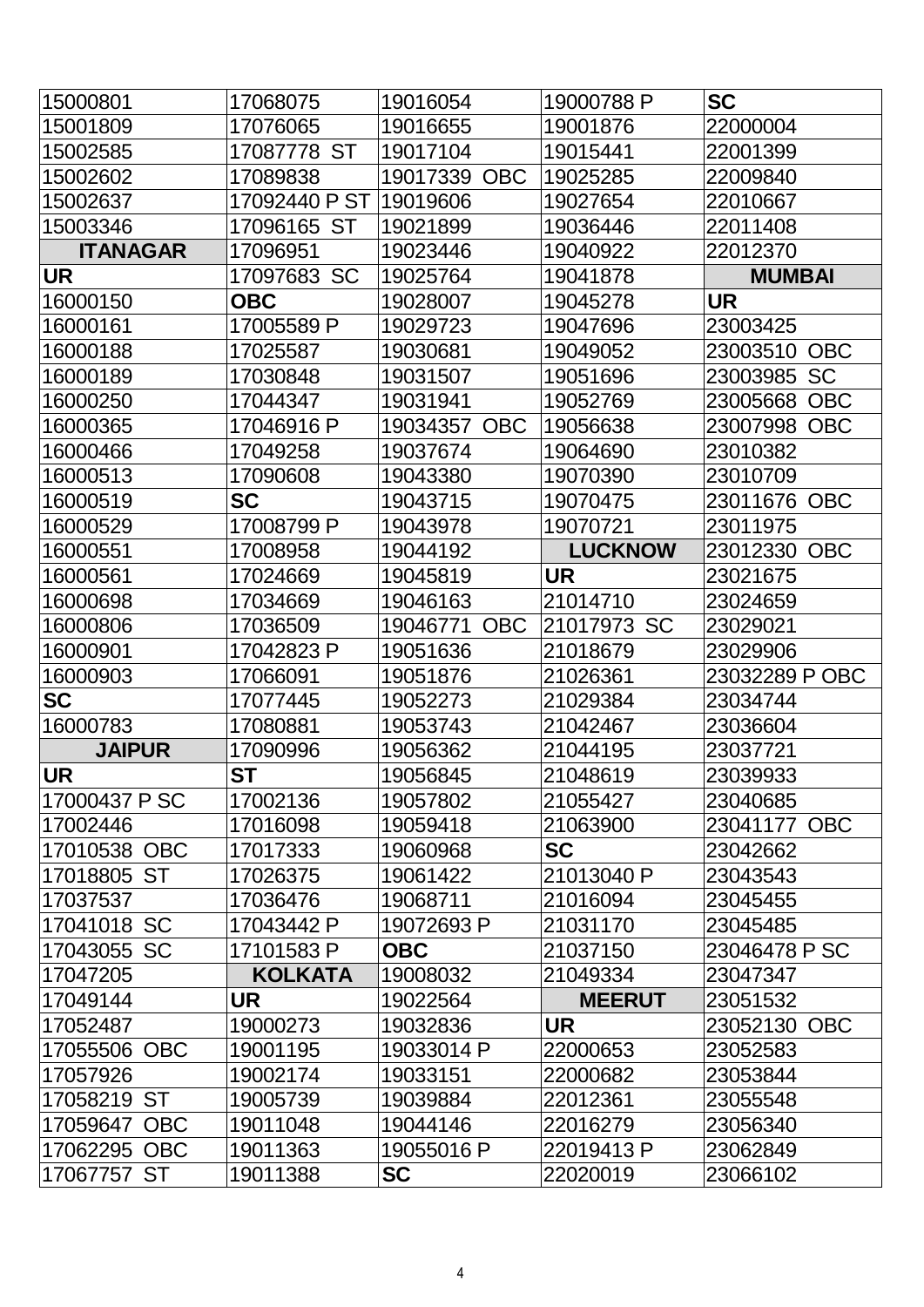| <b>OBC</b>    | 24012324                  | 26003910        | 29003451        | 30001140               |
|---------------|---------------------------|-----------------|-----------------|------------------------|
| 23002017      | 24012440                  | 26005078        | 29005423        | <b>TRIVANDRUM</b>      |
| 23002764      | 24013130                  | 26005114        | 29006100        | UR                     |
| 23003573      | 24014277                  | 26005415        | 29007237        | 32005932               |
| 23005253      | <b>PATNA</b>              | 26005642        | 29007367        | 32008304               |
| 23006819      | UR                        | <b>RANCHI</b>   | <b>OBC</b>      | 32010299               |
| 23008022      | 25010922                  | <b>UR</b>       | 29000492        | 32014858               |
| 23024759      | 25022355                  | 27000462        | 29001325        | 32016179               |
| 23029515      | 25032244                  | 27014863        | 29001731        | 32016941               |
| 23032583      | 25033603                  | 27015607        | <b>SC</b>       | 32017892<br><b>OBC</b> |
| 23034962      | 25039358                  | 27018099        | 29000875        | 32020234<br><b>OBC</b> |
| 23037248      | 25042790                  | 27043897        | 29002553        | 32020639               |
| 23038926      | 25045852                  | 27050052        | 29003629        | 32021917               |
| 23042815      | 25047955                  | 27051154        | 29003901        | 32022902               |
| 23044554      | 25063715                  | 27051318        | 29004016        | 32025182               |
| 23051196      | 25065384                  | <b>OBC</b>      | <b>SILIGURI</b> | 32026739               |
| 23054564      | 25070581                  | 27044979        | <b>UR</b>       | 32028775 OBC           |
| 23055487      | 25075327                  | <b>SC</b>       | 30000029        | 32030613<br><b>OBC</b> |
| 23059464      | 25080116                  | 27026927        | 30000233        | 32031474               |
| <b>SC</b>     | 25081474                  | ST              | 30000732        | 32033131               |
| 23006675      | 25082452 P                | 27004875        | 30001520        | 32034916               |
| 23009994      | 25085678                  | 27016765        | 30003669        | 32035548               |
| 23015465      | 25086331                  | 27022869        | 30004377        | 32039402               |
| 23019211      | 25092836                  | 27034171        | 30004877        | 32040642<br><b>OBC</b> |
| 23040157      | SC                        | 27041593        | 30006271        | 32040724               |
| 23041704      | 25008435                  | 27049121        | 30009204        | 32042378               |
| 23047340 P    | 25023846                  | <b>SHILLONG</b> | 30009677        | 32044928               |
| 23050162      | 25033320                  | <b>UR</b>       | 30011053        | 32045126               |
| 23050422      | 25043251                  | 28000019 ST     | 30011794        | 32046273 OBC           |
| 23051871      | 25072384                  | 28000411        | 30012510        | 32049343               |
| 23064979      | ST                        | 28000547 ST     | <b>OBC</b>      | 32050199               |
| <b>ST</b>     | 25065166                  | 28000554 ST     | 30000610        | 32053310               |
| 23029448 P    | <b>RAIPUR</b>             | 28000725 ST     | 30001138        | 32058472               |
| 23040276      | UR                        | 28000776        | 30003422        | 32059539               |
| 23044313 P    | 26002295                  | 28000793 ST     | 30005284        | 32059572               |
| 23051012      | 26002642 ST               | 28000810        | 30006591        | 32060754               |
| 23063872      | 26003785 P SC I <b>ST</b> |                 | <b>SC</b>       | 32060857               |
| 23065140      | 26004093 SC               | 28000051        | 30002386        | 32061071               |
| <b>NAGPUR</b> | 26004848                  | <b>SHIMLA</b>   | 30004914        | 32061885               |
| <b>UR</b>     | 26005201                  | <b>UR</b>       | 30006582        | 32062464               |
| 24000061      | 26007732                  | 29001034        | 30008791        | <b>OBC</b>             |
| 24003963      | 26009571                  | 29001345        | 30011355        | 32008924               |
| 24006659      | <b>ST</b>                 | 29001696        | 30012708        | 32012720               |
| 24012193      | 26003528                  | 29002826        | <b>ST</b>       | 32026951               |